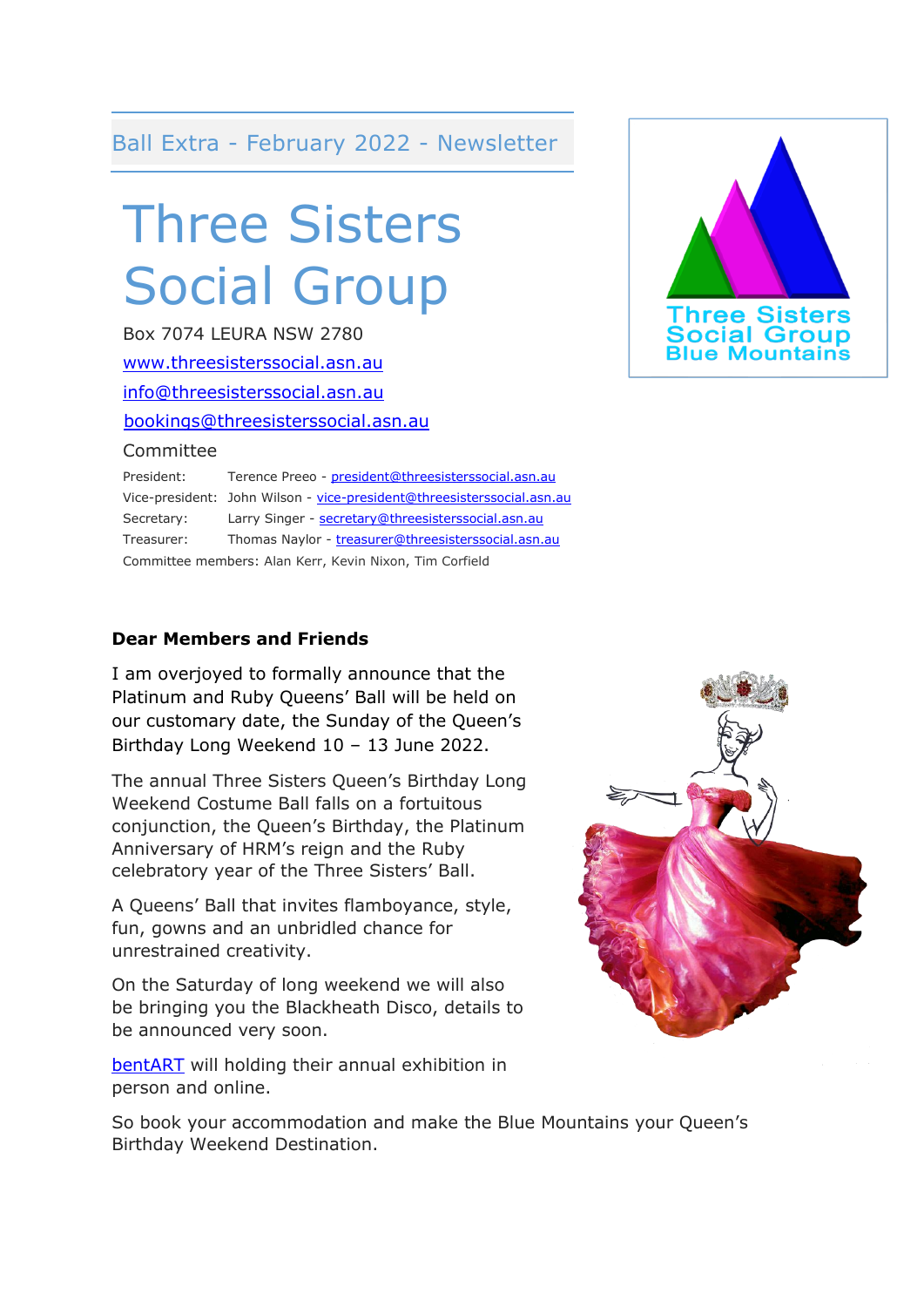Three Sisters Social Group presents The lue Mountains MUM Anniversary of HRM's Reign **Anniversary Queens' Ball** Queen's Birthday Weekend 12 June 2022, 7pm till midnight **Fairmont Resort, Leura** Early Bird Tickets \$175+bf **Platinum Tickets \$190+bf** NSW Discover vouchers accepted tickets: events.humanitix.com/queens-ball web: www.threesisterssocial.asn.au/ball

## *A Queen's Birthday A Queen's Platinum Jubilee A Queens' Ruby Ball The Platinum and Ruby Queens' Ball*

**Queen's Birthday Long Weekend 7pm till Midnight, 12 June 2022**

**Fairmont Resort & Spa Blue Mountains 1 Sublime Point Rd, Leura NSW**

| Tickets:  | events.humanitix.com/queens-ball     |
|-----------|--------------------------------------|
| Web:      | threesisterssocial.asn.au/ball/      |
| Facebook: | facebook.com/threesisterssocialgroup |
| email:    | gueensball@threesisterssocial.asn.au |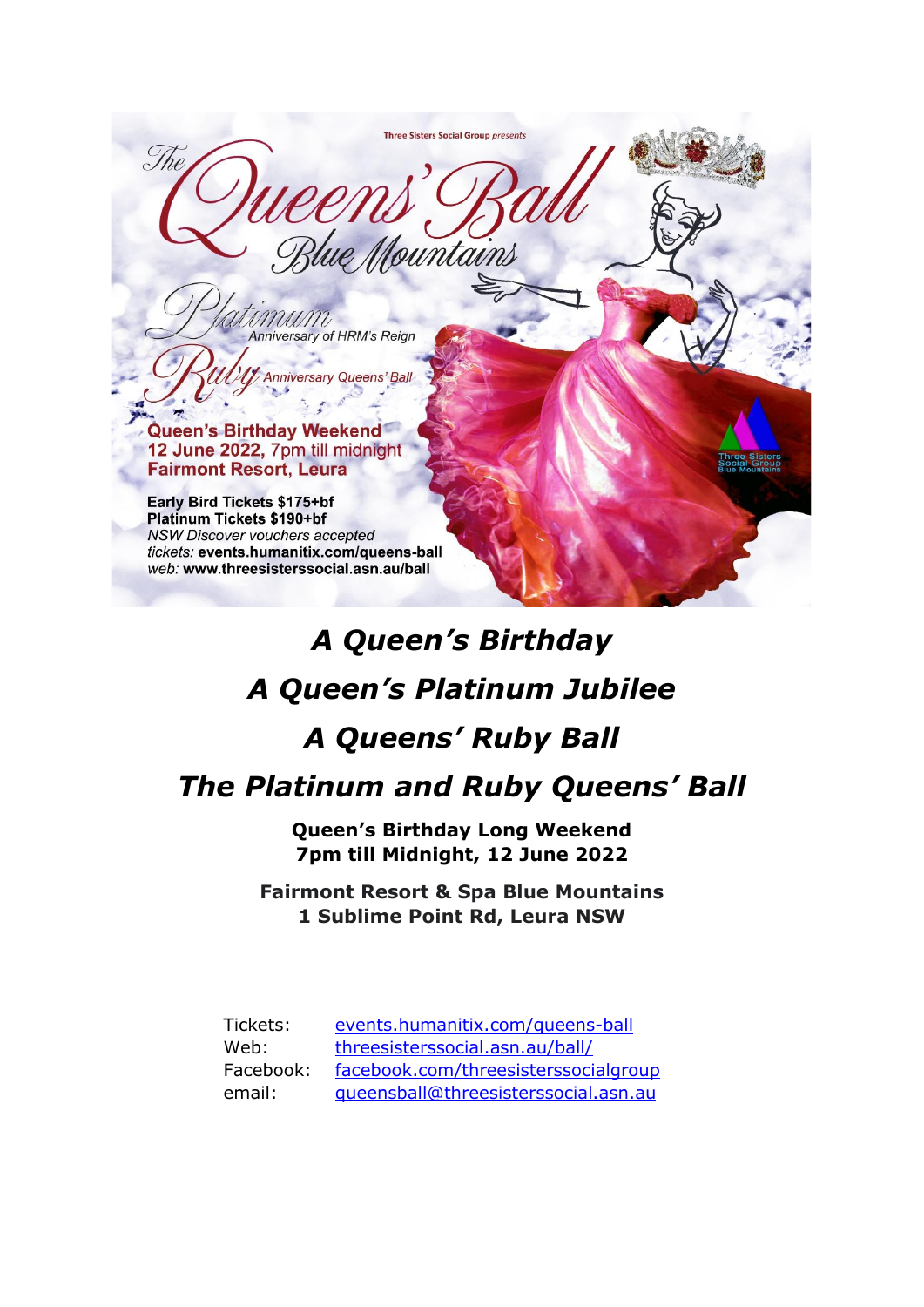## *The Queens' Ball*

#### *Platinum and Ruby*

## *The Crown in the Long Weekend in the Mountains A Special Event for the LGBTQI Community and Friends*

## *Tickets*

Tickets are available at the **Humanitix site** from 21 February 2022. NSW Discover Vouchers are accepted.

Only one NSW Discover voucher may only be used in each transaction. If wish to use NSW Discover vouchers for multiple tickets you will need to purchase each ticket in a separate transaction.

The ticketing system enables you to choose the seat of your choice on the table of your choice.

If you are hosting a table, please let your guests know the table number you have purchased tickets for. They can then add themselves to your table when they purchase their ticket.

Tickets are available at: [events.humanitix.com/queens](https://events.humanitix.com/queens-ball)[ball](https://events.humanitix.com/queens-ball)



Early Bird Ticket  $$175 + bf$  (Limited Number Available)

Platinum Ticket  $$190 + bf$ 

NSW Discover vouchers accepted.

While buying your ticket you may also wish to donate to the Medlow Bath Park [AIDS Memorial Restoration.](https://www.threesisterssocial.asn.au/aids-memorial/) Help the Three Sisters rescue and restore the AIDS Memorial at Medlow Bath Memorial Park. The Three Sisters and the Medlow Bath Park Residents Association are raising funds to preserve this important and historical feature. Your donation will be gratefully appreciated.

**[Buy Tickets](https://events.humanitix.com/queens-ball)**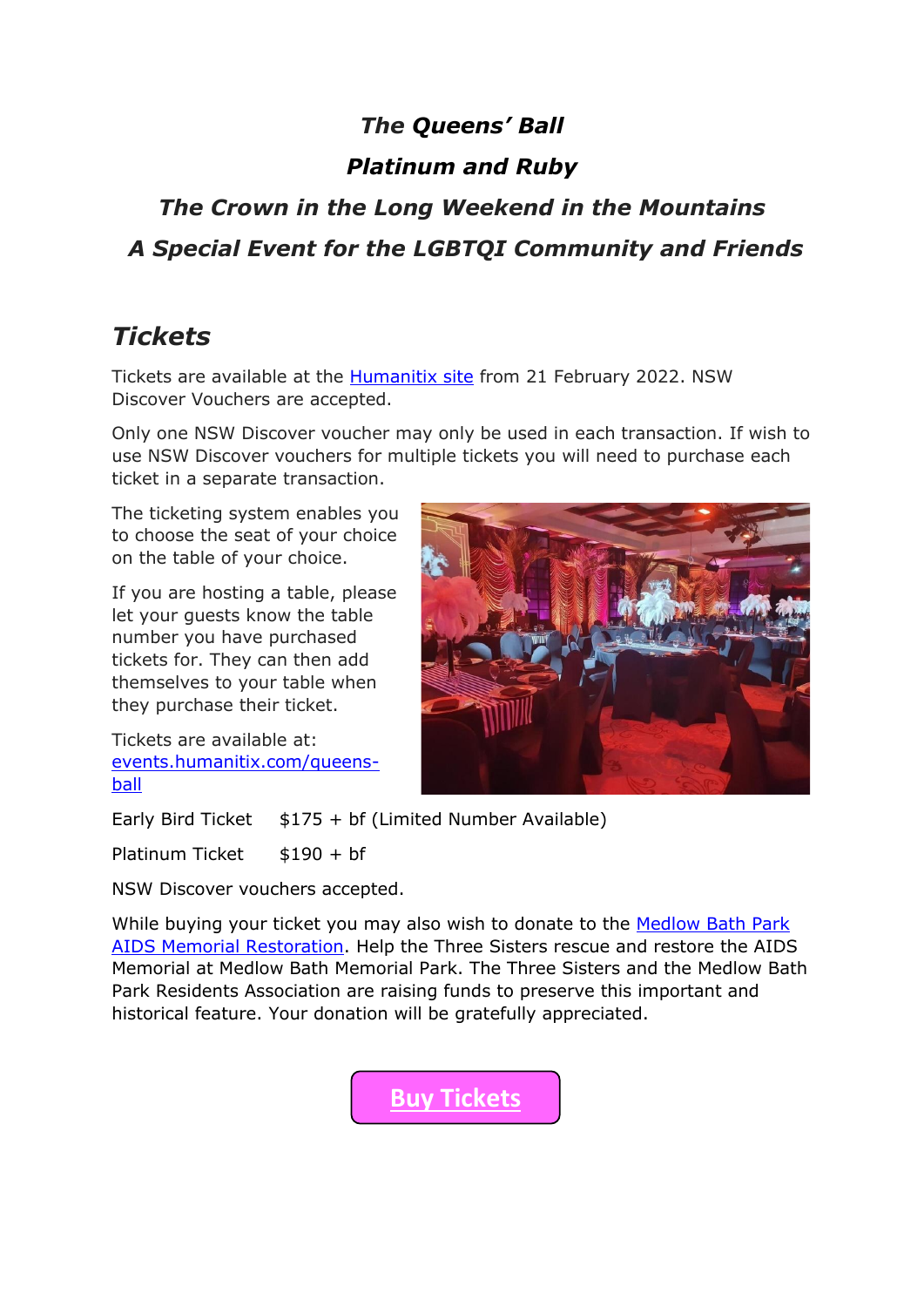#### *Theme*

The annual Three Sisters Queen's Birthday Long Weekend Costume Ball falls on a fortuitous conjunction, the Queen's Birthday, the Platinum Anniversary of HRM's reign and the Ruby celebratory year of the Three Sisters' Ball.

Settling on a theme for the ball was, therefore, a no brainer. Platinum. Ruby. Queens. The Platinum and Ruby Queens' Ball.

The happy consequence: The Three Sisters Platinum and Ruby Queens' Ball is born.

A Queens' Ball that invites flamboyance, style, fun, gowns and an unbridled chance for unrestrained creativity.

## *Hospitality at The Fairmont Resort*

#### *Pre-dinner Drinks*

The Ball Room foyer becomes the festival of colour as the assembled sweep down the gilded stairs to appreciation of their fellow guests.

Pre ball is the time to greet old friends, gaze upon the most amazing costumes and praise the creativity and skills and beauty in that our rainbow community excels.

#### *Dinner and Wine*

Hospitality during the ball consists of a delicious three course meal and a wine and beer drinks package.



## *Table Decoration*

Keeping with our 40-year tradition, guests are invited to decorate their tables.

Time has been set aside from 1pm until 3pm on the day of the ball to enable tables to be decorated.

Again, in accordance with our tradition, the Fairmont staff will judge the "Best Decorated Table Award".